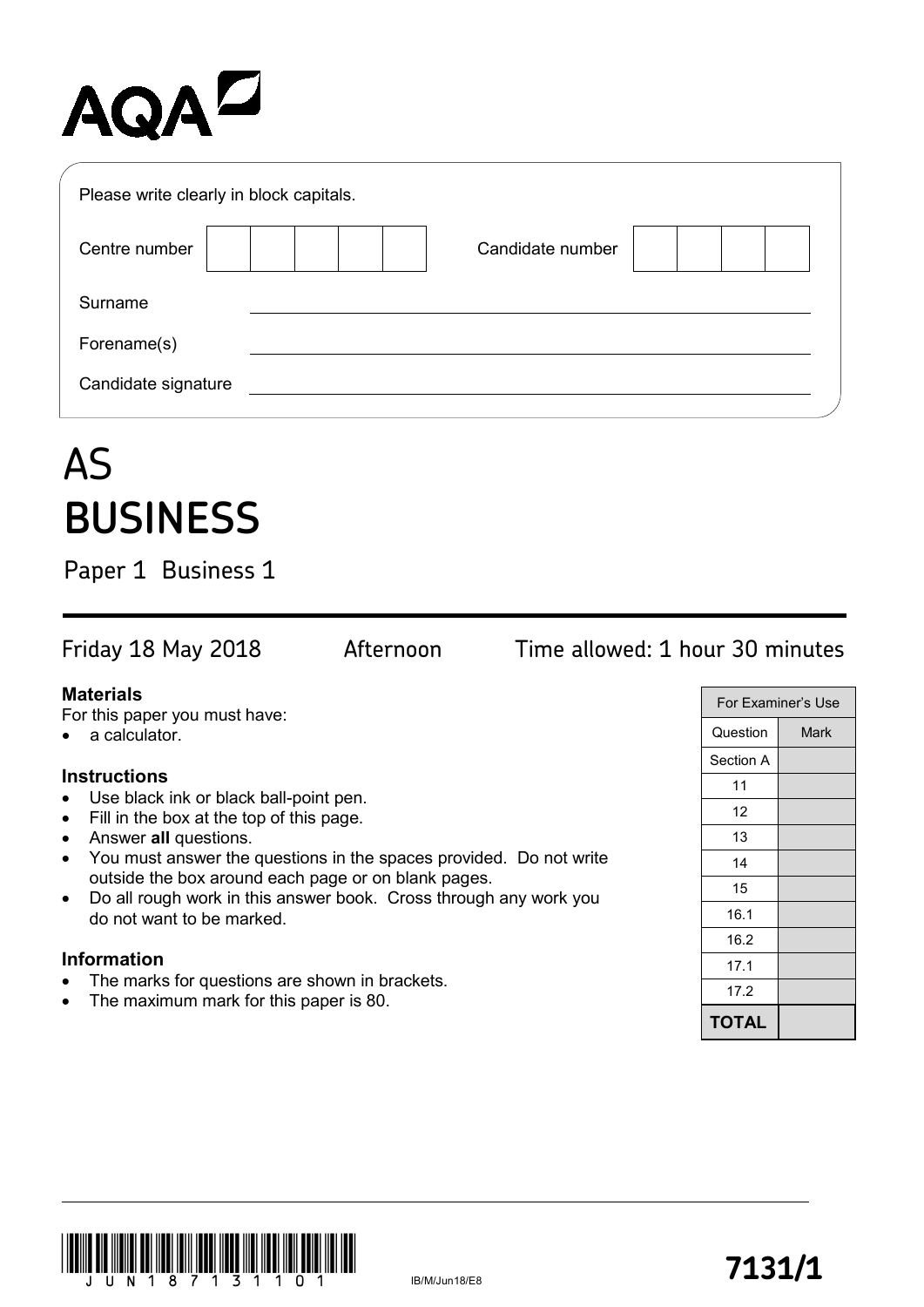| <b>Section A</b>                                                                                                                                                                                                                                                                                                                                                                                                                                    | Do not write<br>outside the |
|-----------------------------------------------------------------------------------------------------------------------------------------------------------------------------------------------------------------------------------------------------------------------------------------------------------------------------------------------------------------------------------------------------------------------------------------------------|-----------------------------|
| Answer all questions in this section.                                                                                                                                                                                                                                                                                                                                                                                                               |                             |
| Only one answer per question is allowed.<br>For each answer completely fill in the circle alongside the appropriate answer.<br>$\circledcirc$<br><b>WRONG METHODS</b><br>$\infty$<br>$\Rightarrow$<br>CORRECT METHOD<br>If you want to change your answer you must cross out your original answer as shown. $\blacktriangleright$<br>If you wish to return to an answer previously crossed out, ring the answer you now wish to<br>select as shown. |                             |
| A new product has been launched onto the market. It currently has a low market share in<br>$\mathbf 0$<br>$\mathbf 1$<br>a low growth market. Which category from the Boston Matrix is this product located in?                                                                                                                                                                                                                                     |                             |
| A Cash cow                                                                                                                                                                                                                                                                                                                                                                                                                                          | $\circlearrowright$         |
| <b>B</b> Dog                                                                                                                                                                                                                                                                                                                                                                                                                                        | $\circ$                     |
| <b>C</b> Question mark                                                                                                                                                                                                                                                                                                                                                                                                                              | $\circlearrowright$         |
| D Star                                                                                                                                                                                                                                                                                                                                                                                                                                              | $\circlearrowright$         |
|                                                                                                                                                                                                                                                                                                                                                                                                                                                     | [1 mark]                    |
|                                                                                                                                                                                                                                                                                                                                                                                                                                                     |                             |
|                                                                                                                                                                                                                                                                                                                                                                                                                                                     |                             |
|                                                                                                                                                                                                                                                                                                                                                                                                                                                     |                             |
|                                                                                                                                                                                                                                                                                                                                                                                                                                                     |                             |
|                                                                                                                                                                                                                                                                                                                                                                                                                                                     |                             |
|                                                                                                                                                                                                                                                                                                                                                                                                                                                     |                             |
|                                                                                                                                                                                                                                                                                                                                                                                                                                                     |                             |
|                                                                                                                                                                                                                                                                                                                                                                                                                                                     |                             |

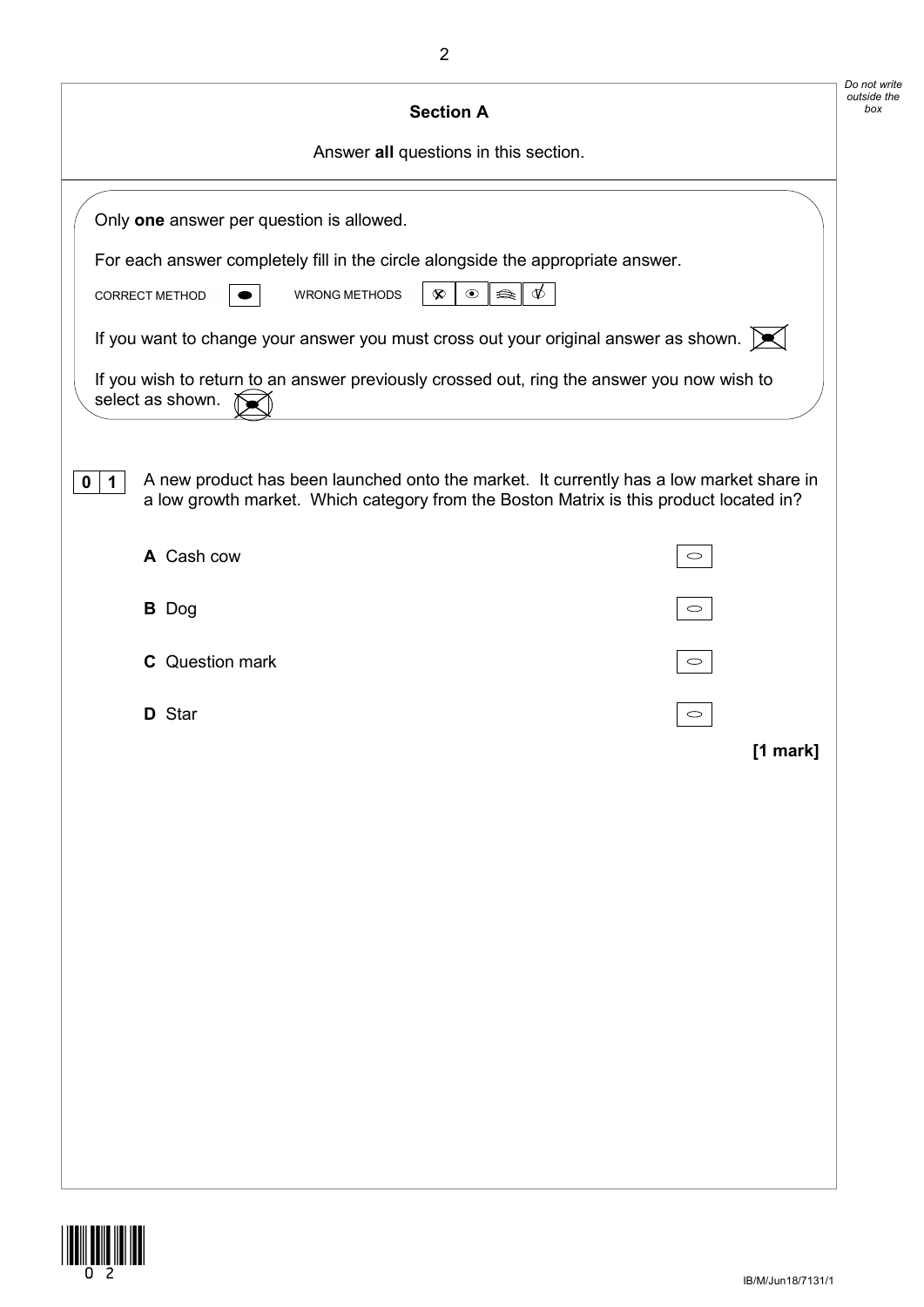

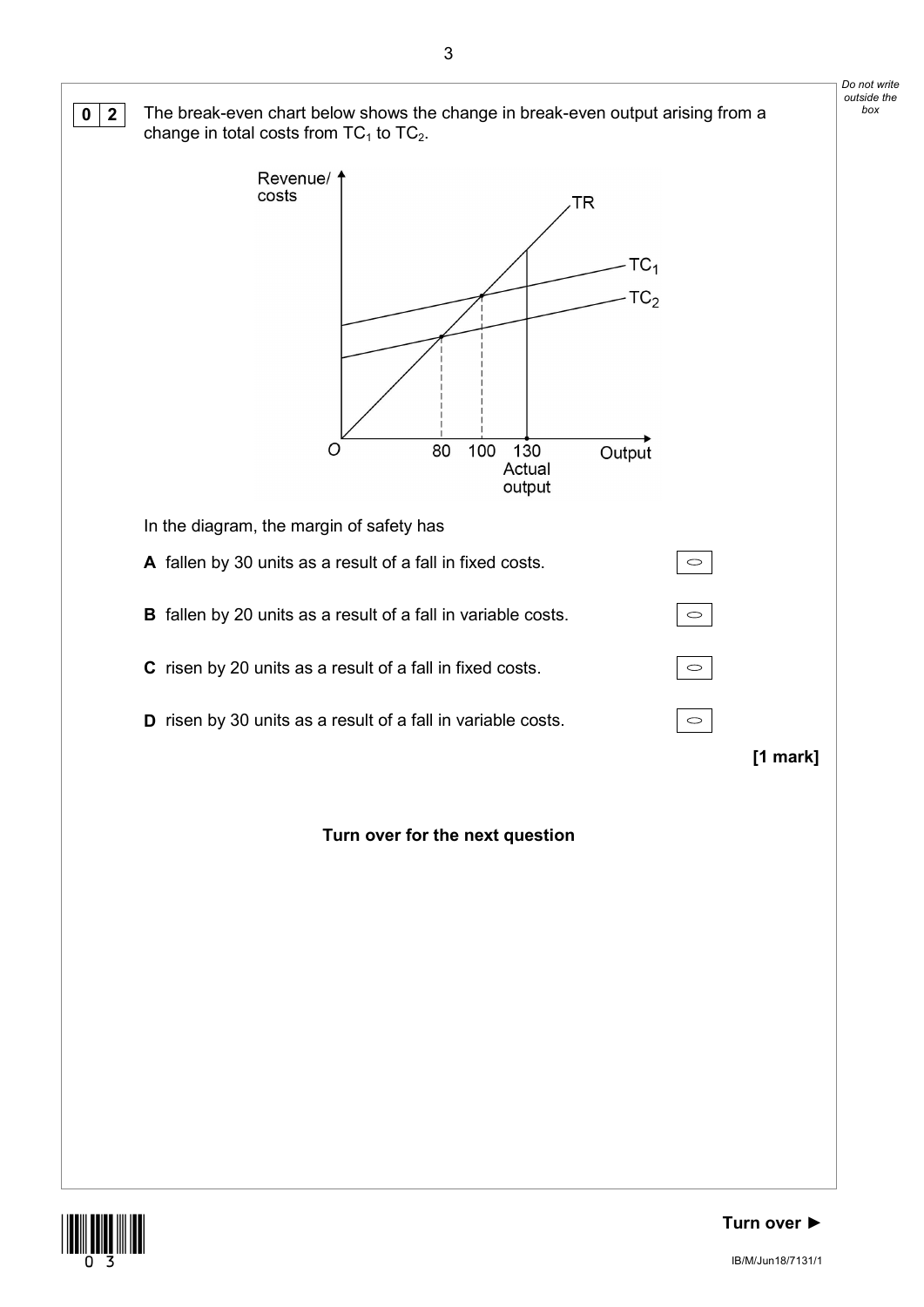



4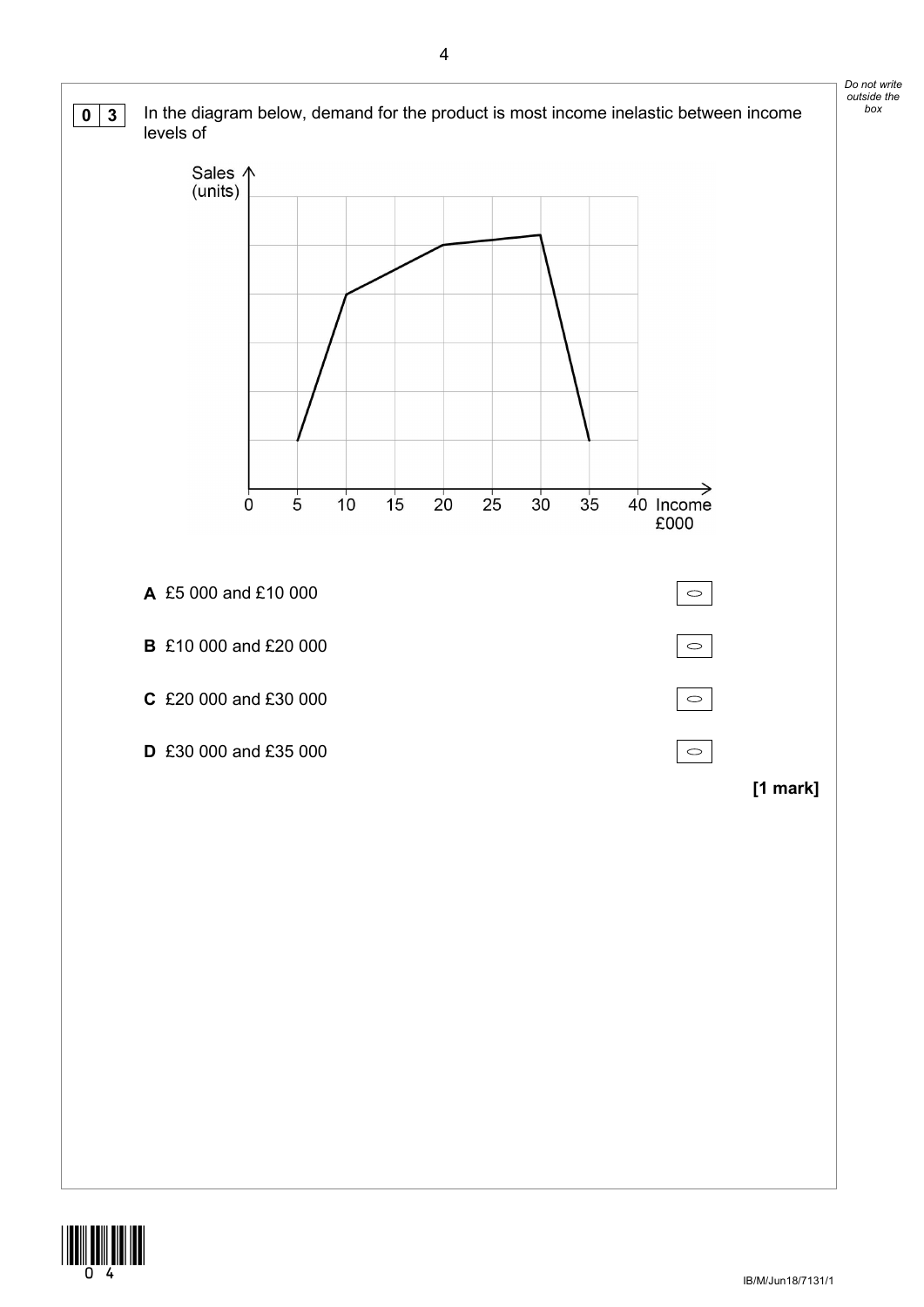|        |                                                                                                                            |                     |          | Do not write<br>outside the<br>box |
|--------|----------------------------------------------------------------------------------------------------------------------------|---------------------|----------|------------------------------------|
| 4      | Which of the following statements is true?                                                                                 |                     |          |                                    |
|        | A If sales volume is falling but sales revenue is increasing the price<br>is falling.                                      | $\circ$             |          |                                    |
|        | <b>B</b> If price increases and sales volume falls there is a negative<br>correlation between price and sales volume.      | $\circ$             |          |                                    |
|        | C A product life cycle diagram shows the sales of a product in<br>relation to the price.                                   | $\circ$             |          |                                    |
|        | <b>D</b> Selling a product on credit increases both revenue and cash<br>immediately.                                       | $\circlearrowright$ |          |                                    |
|        |                                                                                                                            |                     | [1 mark] |                                    |
| 5<br>0 | Statement 1: 'In a very centralised retail organisation, local shop managers decide on<br>the store design.'               |                     |          |                                    |
|        | Statement 2: 'In a decentralised retail organisation, local shop managers decide on the<br>items of inventory to be held.' |                     |          |                                    |
|        | Read statements 1 and 2 and select the correct option from the following options:                                          |                     |          |                                    |
|        | A Statement 1 is true. Statement 2 is true.                                                                                | $\circ$             |          |                                    |
|        | <b>B</b> Statement 1 is true. Statement 2 is false.                                                                        | $\circ$             |          |                                    |
|        | C Statement 1 is false. Statement 2 is true.                                                                               | $\circ$             |          |                                    |
|        | D Statement 1 is false. Statement 2 is false.                                                                              | $\circlearrowright$ |          |                                    |
|        |                                                                                                                            |                     | [1 mark] |                                    |
|        |                                                                                                                            |                     |          |                                    |
|        | Turn over for the next question                                                                                            |                     |          |                                    |
|        |                                                                                                                            |                     |          |                                    |
|        |                                                                                                                            |                     |          |                                    |
|        |                                                                                                                            |                     |          |                                    |

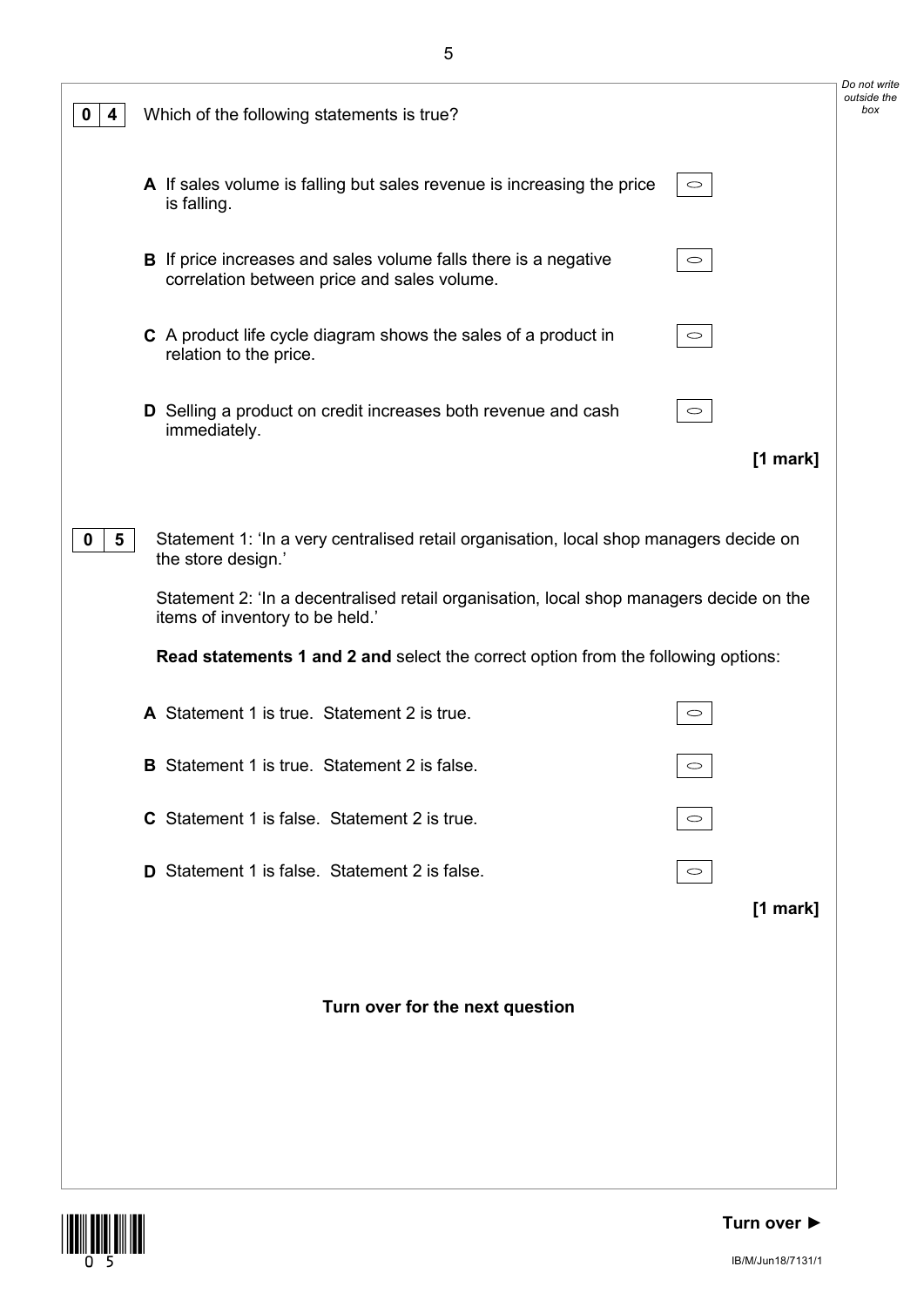| 0   6      | In 2016, a business had 120 employees. Its total labour costs were £2.7 million. In 2017<br>its labour costs increased by 3%. The number of employees remained the same. Its<br>labour costs per employee in 2017 were |                     |          | Do not write<br>outside the<br>box |
|------------|------------------------------------------------------------------------------------------------------------------------------------------------------------------------------------------------------------------------|---------------------|----------|------------------------------------|
|            | A £21 845                                                                                                                                                                                                              | $\circlearrowright$ |          |                                    |
|            | <b>B</b> £22 500                                                                                                                                                                                                       | $\circlearrowright$ |          |                                    |
|            | C £23 175                                                                                                                                                                                                              | $\circlearrowright$ |          |                                    |
|            | D £29 250                                                                                                                                                                                                              | $\circ$             |          |                                    |
|            |                                                                                                                                                                                                                        |                     | [1 mark] |                                    |
| $0 \mid 7$ | A manager aims to improve the motivation of an individual who has satisfied her esteem<br>(or ego) needs. The manager should focus on the individual's                                                                 |                     |          |                                    |
|            | A physiological needs.                                                                                                                                                                                                 | $\circ$             |          |                                    |
|            | <b>B</b> security needs.                                                                                                                                                                                               | $\circ$             |          |                                    |
|            | C self-actualisation needs.                                                                                                                                                                                            | $\circ$             |          |                                    |
|            | D social needs.                                                                                                                                                                                                        | $\bigcirc$          |          |                                    |
|            |                                                                                                                                                                                                                        |                     | [1 mark] |                                    |
|            |                                                                                                                                                                                                                        |                     |          |                                    |
|            |                                                                                                                                                                                                                        |                     |          |                                    |
|            |                                                                                                                                                                                                                        |                     |          |                                    |
|            |                                                                                                                                                                                                                        |                     |          |                                    |
|            |                                                                                                                                                                                                                        |                     |          |                                    |
|            |                                                                                                                                                                                                                        |                     |          |                                    |
|            |                                                                                                                                                                                                                        |                     |          |                                    |
|            |                                                                                                                                                                                                                        |                     |          |                                    |

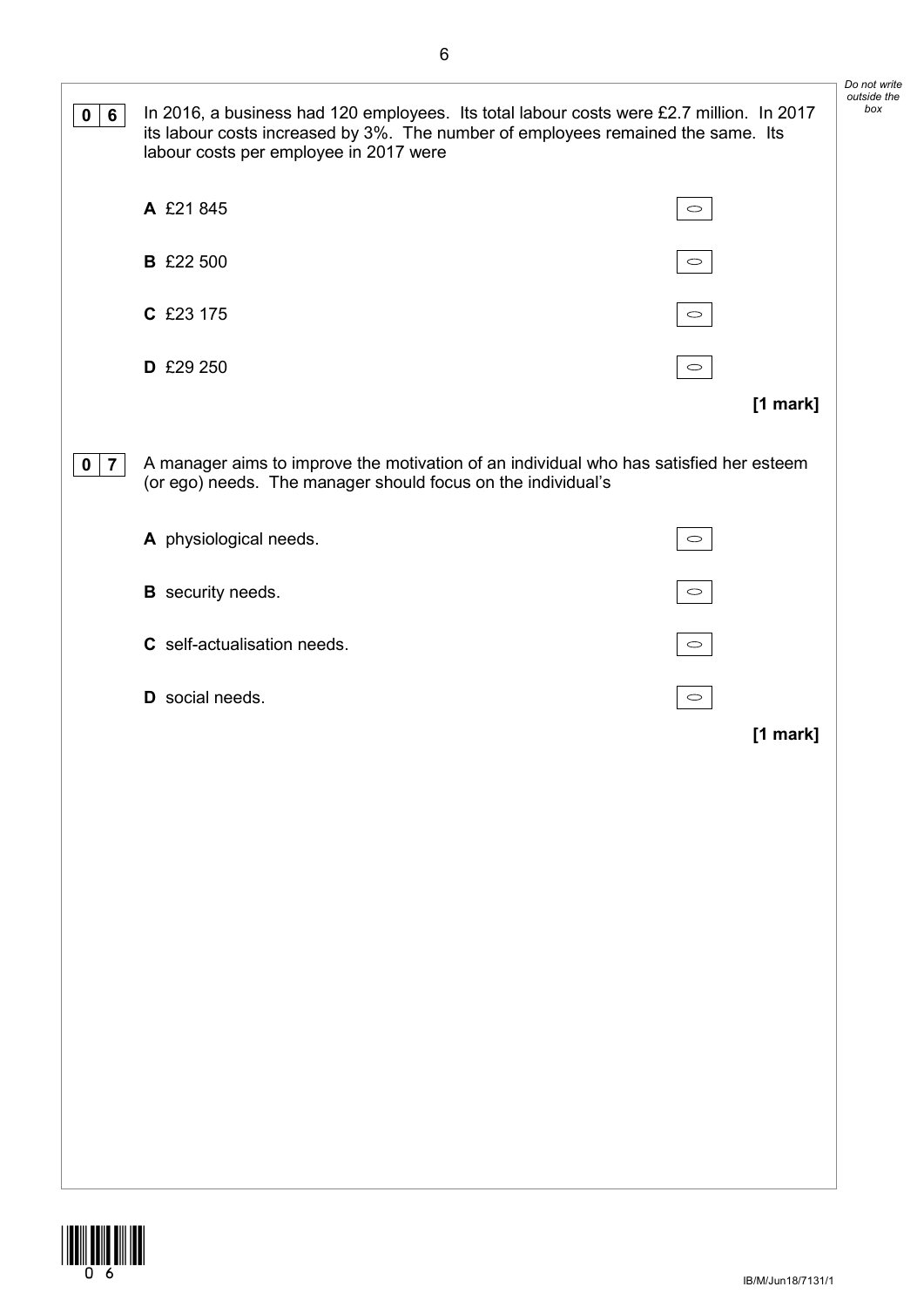| Do not write |
|--------------|
| outside the  |
| hov          |

| 8<br>0 |                      |                                                                                                                                                                                                                                |                                 |                |                     | outsige<br>box |
|--------|----------------------|--------------------------------------------------------------------------------------------------------------------------------------------------------------------------------------------------------------------------------|---------------------------------|----------------|---------------------|----------------|
|        |                      |                                                                                                                                                                                                                                | <b>Budget</b><br>£000           | Actual<br>£000 |                     |                |
|        |                      | Revenue                                                                                                                                                                                                                        | 26                              | 28             |                     |                |
|        |                      | Material costs<br>Labour costs                                                                                                                                                                                                 | 8<br>12                         | 9<br>10        |                     |                |
|        |                      |                                                                                                                                                                                                                                |                                 |                |                     |                |
|        |                      | With reference to the table above which of the following statements is true?                                                                                                                                                   |                                 |                |                     |                |
|        |                      | A The revenue has an adverse variance.                                                                                                                                                                                         |                                 |                | $\circ$             |                |
|        |                      | <b>B</b> The material costs have a favourable variance.                                                                                                                                                                        |                                 |                | $\circ$             |                |
|        |                      | C The profits have a favourable variance.                                                                                                                                                                                      |                                 |                | $\circ$             |                |
|        |                      | <b>D</b> The difference between the budgeted and actual profit is £15 000.                                                                                                                                                     |                                 |                | $\circ$             |                |
|        |                      |                                                                                                                                                                                                                                |                                 |                |                     | [1 mark]       |
| 0   9  |                      | In 2016 a business had 12 employees and produced 60 units of output. Its capacity<br>utilisation was 75%. In 2017 it achieved 100% capacity output with the same labour<br>force. Labour productivity per employee in 2017 was |                                 |                |                     |                |
|        | A 6.67 units.        |                                                                                                                                                                                                                                |                                 |                | $\circ$             |                |
|        | <b>B</b> 6 units.    |                                                                                                                                                                                                                                |                                 |                | $\circlearrowright$ |                |
|        | C 5 units.           |                                                                                                                                                                                                                                |                                 |                | $\circ$             |                |
|        | <b>D</b> 3.75 units. |                                                                                                                                                                                                                                |                                 |                | $\circ$             |                |
|        |                      |                                                                                                                                                                                                                                |                                 |                |                     | [1 mark]       |
|        |                      |                                                                                                                                                                                                                                |                                 |                |                     |                |
|        |                      |                                                                                                                                                                                                                                | Turn over for the next question |                |                     |                |
|        |                      |                                                                                                                                                                                                                                |                                 |                |                     |                |
|        |                      |                                                                                                                                                                                                                                |                                 |                |                     |                |
|        |                      |                                                                                                                                                                                                                                |                                 |                |                     |                |
|        |                      |                                                                                                                                                                                                                                |                                 |                |                     |                |
|        |                      |                                                                                                                                                                                                                                |                                 |                |                     |                |
|        |                      |                                                                                                                                                                                                                                |                                 |                |                     |                |



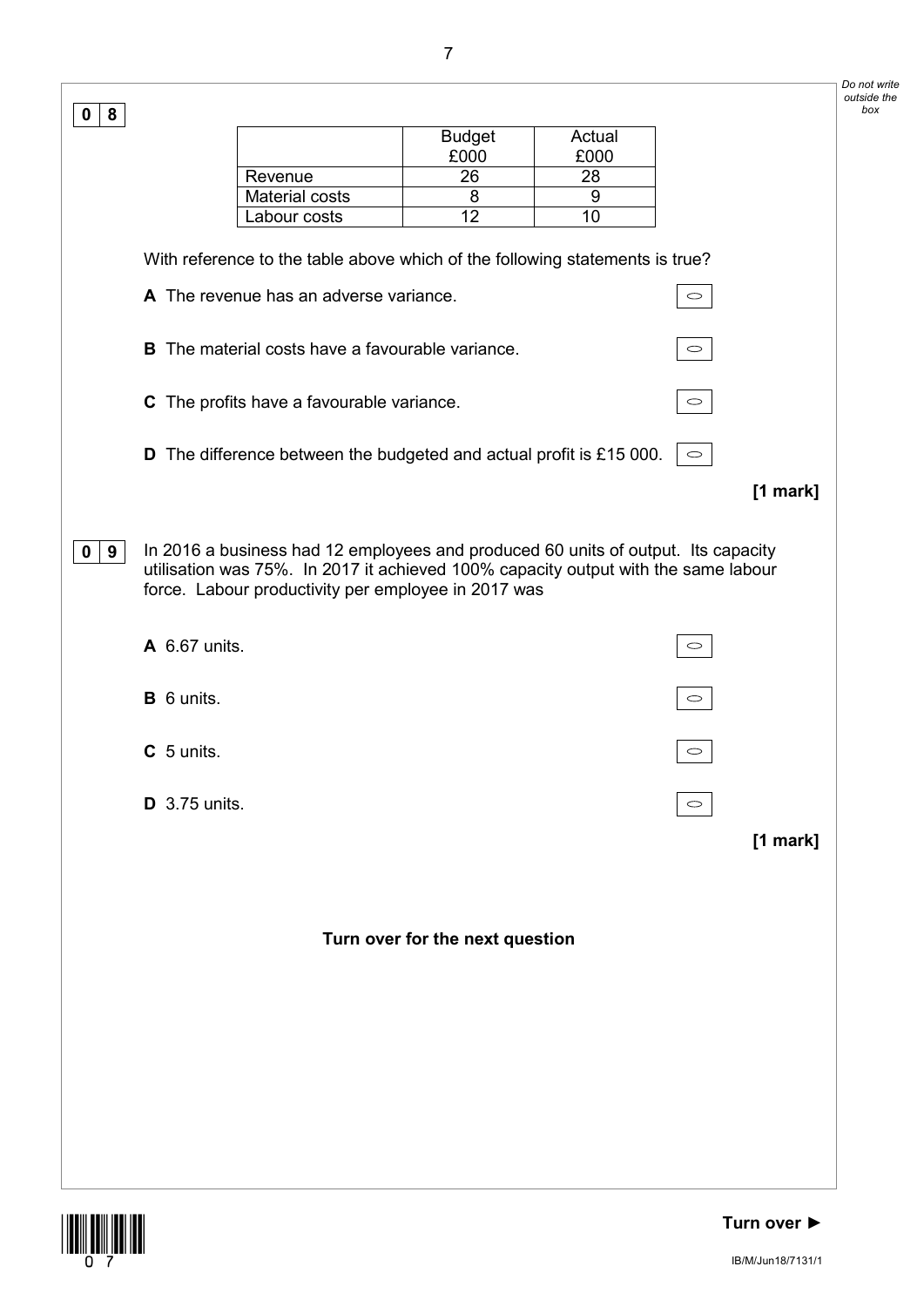|                   |                                                                                                          | Do not write<br>outside the<br>box |
|-------------------|----------------------------------------------------------------------------------------------------------|------------------------------------|
| $\mathbf 0$<br>1. | Which of the following statements is true?                                                               |                                    |
|                   | A An increase in interest rates is likely to lead to more demand for<br>$\circlearrowright$<br>houses.   |                                    |
|                   | B The population size is a demographic factor in the external<br>$\circlearrowright$<br>environment.     |                                    |
|                   | C A soft approach to human resource management is likely to involve $\sim$<br>a low level of delegation. |                                    |
|                   | D A mission will have a more specific target than a business<br>$\circlearrowright$<br>objective.        | 10                                 |
|                   | [1 mark]                                                                                                 |                                    |
|                   |                                                                                                          |                                    |
|                   |                                                                                                          |                                    |
|                   |                                                                                                          |                                    |
|                   |                                                                                                          |                                    |
|                   |                                                                                                          |                                    |
|                   |                                                                                                          |                                    |
|                   |                                                                                                          |                                    |
|                   |                                                                                                          |                                    |
|                   |                                                                                                          |                                    |
|                   |                                                                                                          |                                    |
|                   |                                                                                                          |                                    |
|                   |                                                                                                          |                                    |
|                   |                                                                                                          |                                    |
|                   |                                                                                                          |                                    |

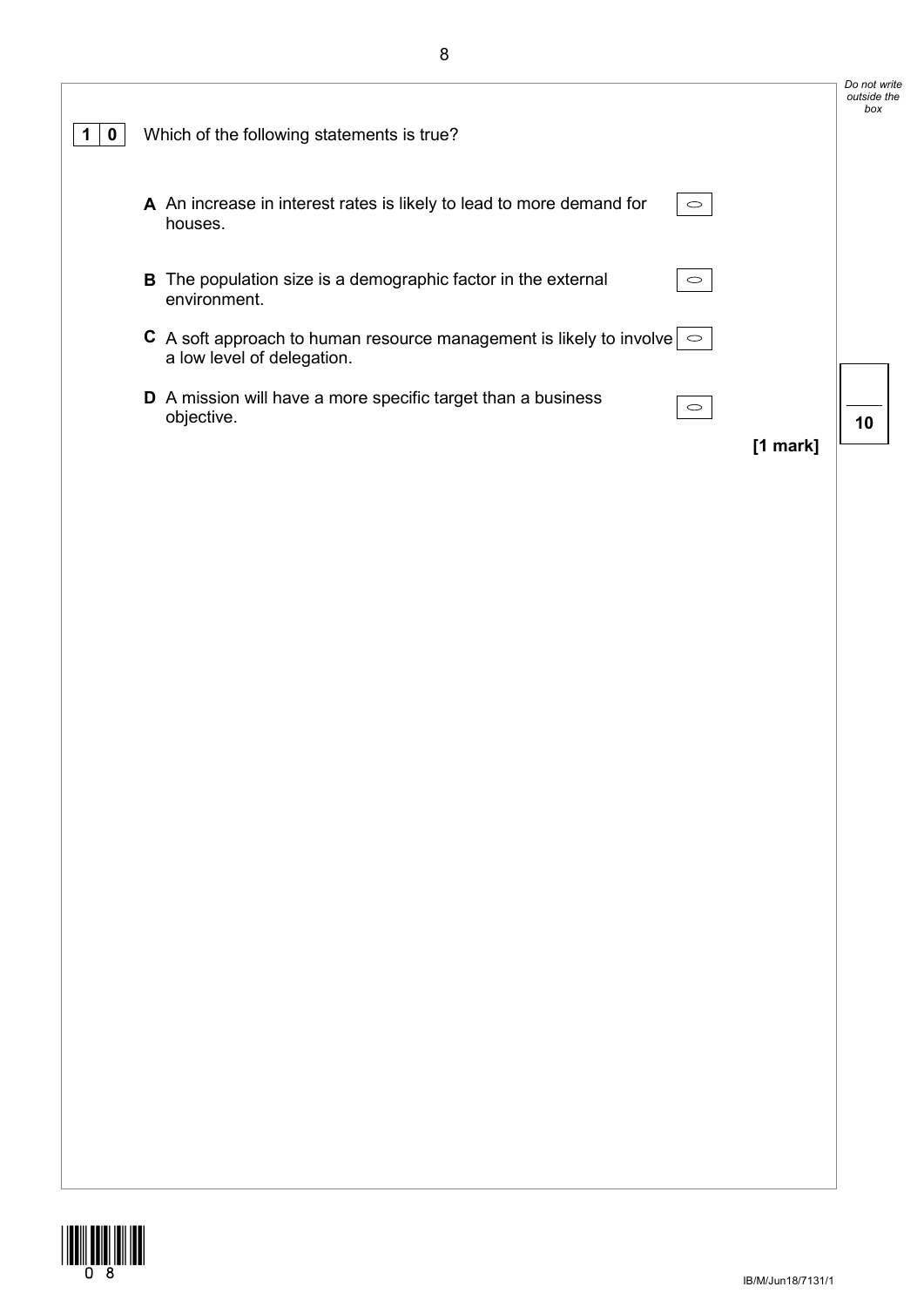| <b>Section B</b>                                                                                                                                                                                                                                    | Do not write<br>outside the<br>box |
|-----------------------------------------------------------------------------------------------------------------------------------------------------------------------------------------------------------------------------------------------------|------------------------------------|
| Answer all questions in this section.                                                                                                                                                                                                               |                                    |
| A manager of a business wants to increase its revenue. She estimates the price elasticity<br>1 1 <br>of demand for its products is -0.2. Explain whether the manager should decrease or                                                             |                                    |
| increase prices.<br>[3 marks]                                                                                                                                                                                                                       |                                    |
|                                                                                                                                                                                                                                                     |                                    |
|                                                                                                                                                                                                                                                     |                                    |
|                                                                                                                                                                                                                                                     |                                    |
| Extra space<br><u>and the state of the state of the state of the state of the state of the state of the state of the state of the state of the state of the state of the state of the state of the state of the state of the state of the state</u> |                                    |
|                                                                                                                                                                                                                                                     | $\mathbf 3$                        |
|                                                                                                                                                                                                                                                     |                                    |
| Turn over for the next question                                                                                                                                                                                                                     |                                    |
|                                                                                                                                                                                                                                                     |                                    |
|                                                                                                                                                                                                                                                     |                                    |
|                                                                                                                                                                                                                                                     |                                    |
|                                                                                                                                                                                                                                                     |                                    |
|                                                                                                                                                                                                                                                     |                                    |
|                                                                                                                                                                                                                                                     |                                    |
|                                                                                                                                                                                                                                                     |                                    |
| <b>THE REAL PROPERTY</b><br>Turn over $\blacktriangleright$                                                                                                                                                                                         |                                    |

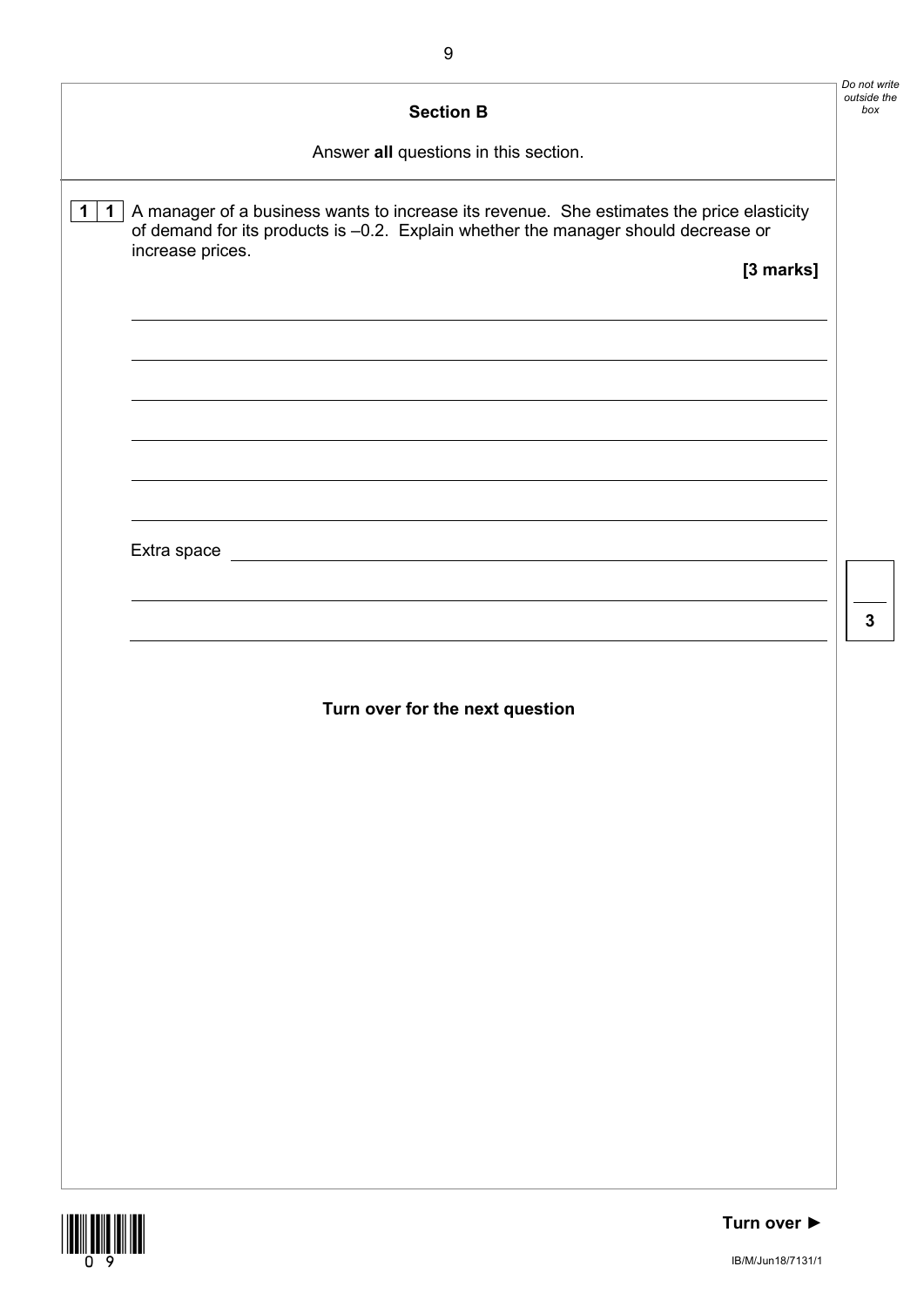*Do not write outside the* 

### **1 2** Shown below is a cash flow forecast for a business.

## **[3 marks]**

|                 | 2018<br>£ | 2019<br>£ |
|-----------------|-----------|-----------|
| Opening balance | (50000)   |           |
| Cash inflows    | 80 000    | 120 000   |
| Cash outflows   | 70 000    | 180 000   |
| Closing balance | (40000)   |           |

Calculate the closing balance of the business in 2019.

Workings

**3** 

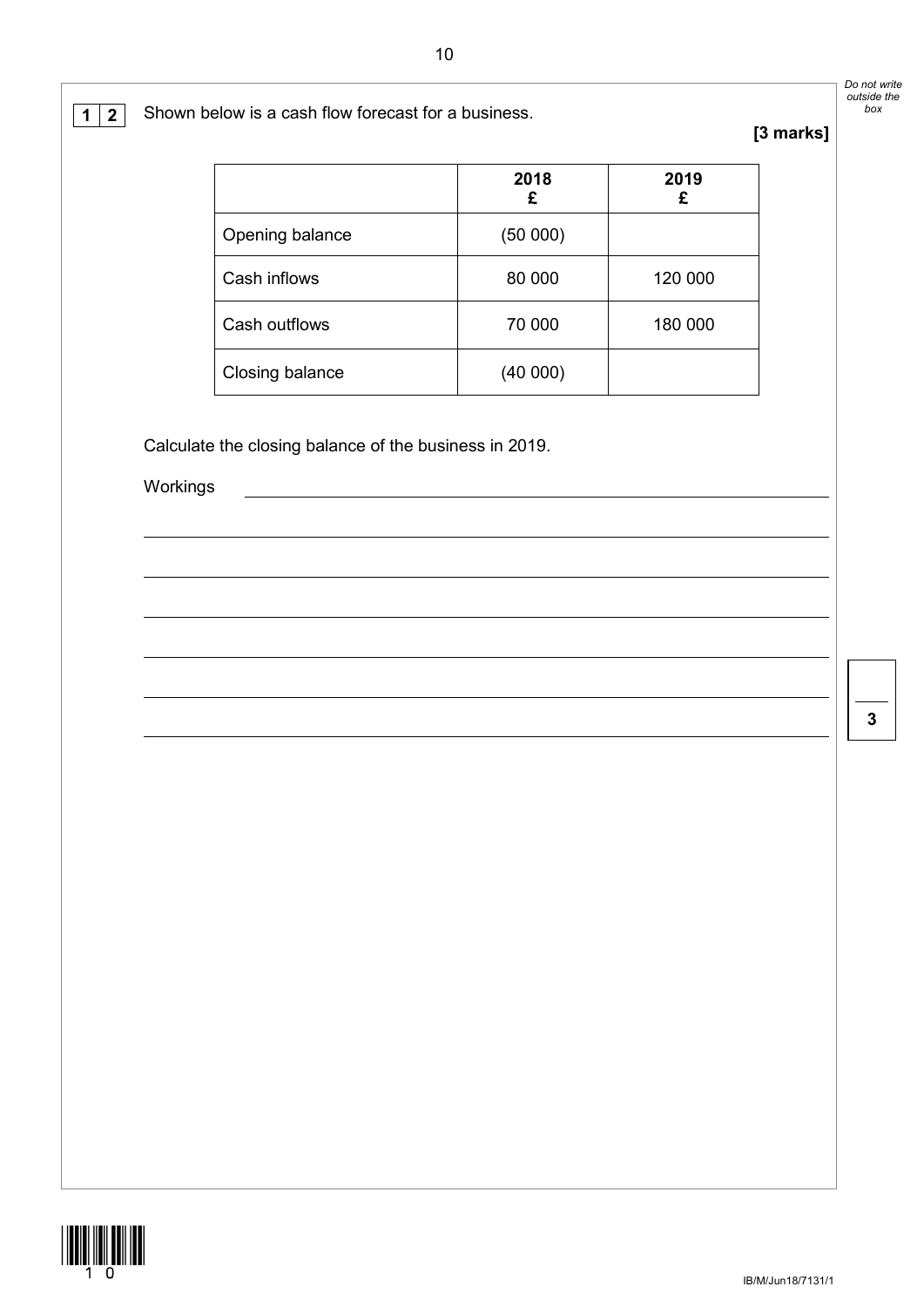| 3 <sup>1</sup><br>$\mathbf 1$ | A retailer has decided to pay salaries to its employees instead of commission on the sales<br>they make. Explain one benefit to the retailer and one benefit to the employees of making<br>this change.<br>[4 marks] | Do not write<br>outside the<br>box |
|-------------------------------|----------------------------------------------------------------------------------------------------------------------------------------------------------------------------------------------------------------------|------------------------------------|
|                               | Extra space                                                                                                                                                                                                          |                                    |
|                               |                                                                                                                                                                                                                      | 4                                  |
|                               | Turn over for the next question                                                                                                                                                                                      |                                    |
| <b>ITTIEL ITTI IIII ITTI</b>  | Turn over $\blacktriangleright$                                                                                                                                                                                      |                                    |

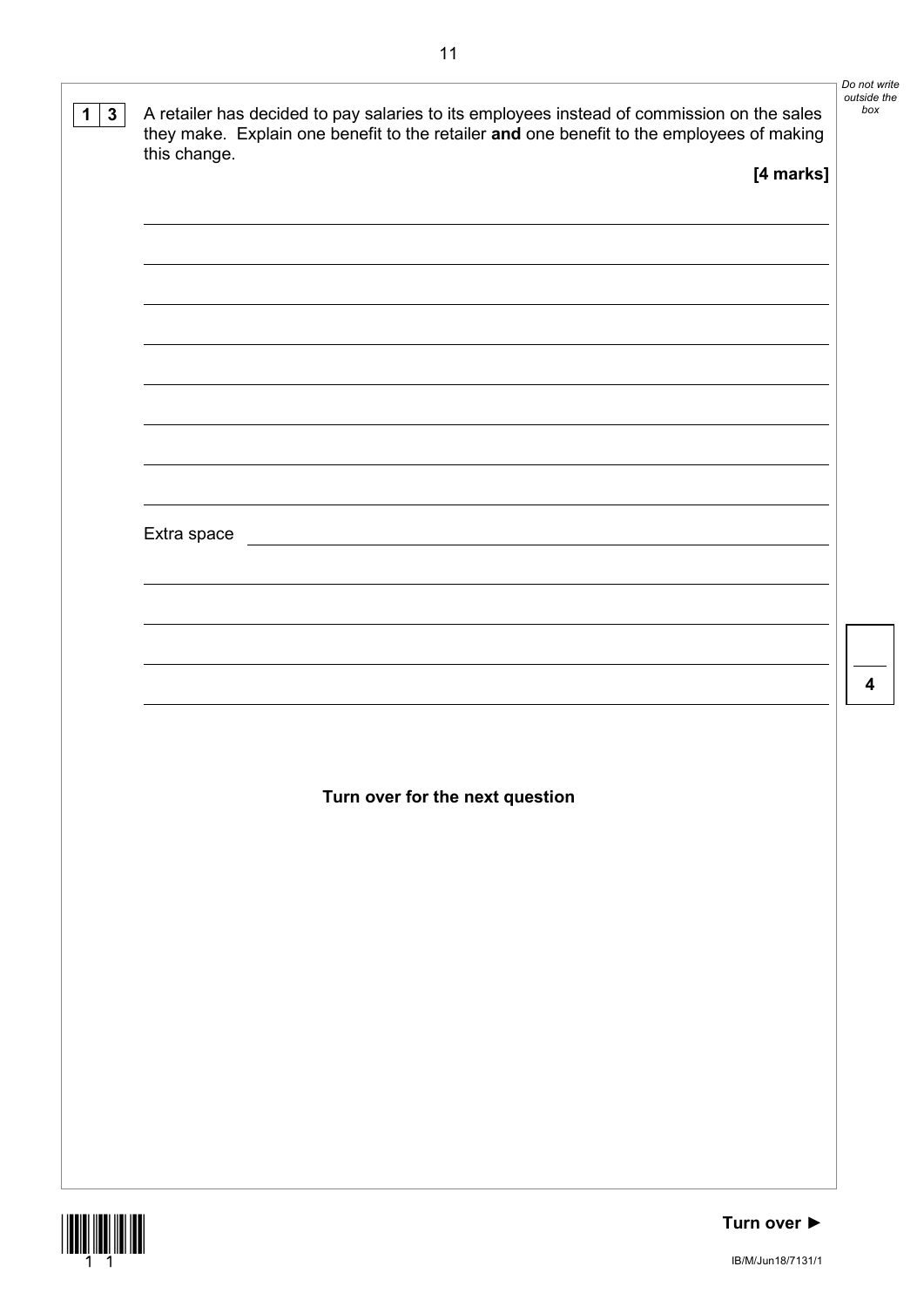*Do not write*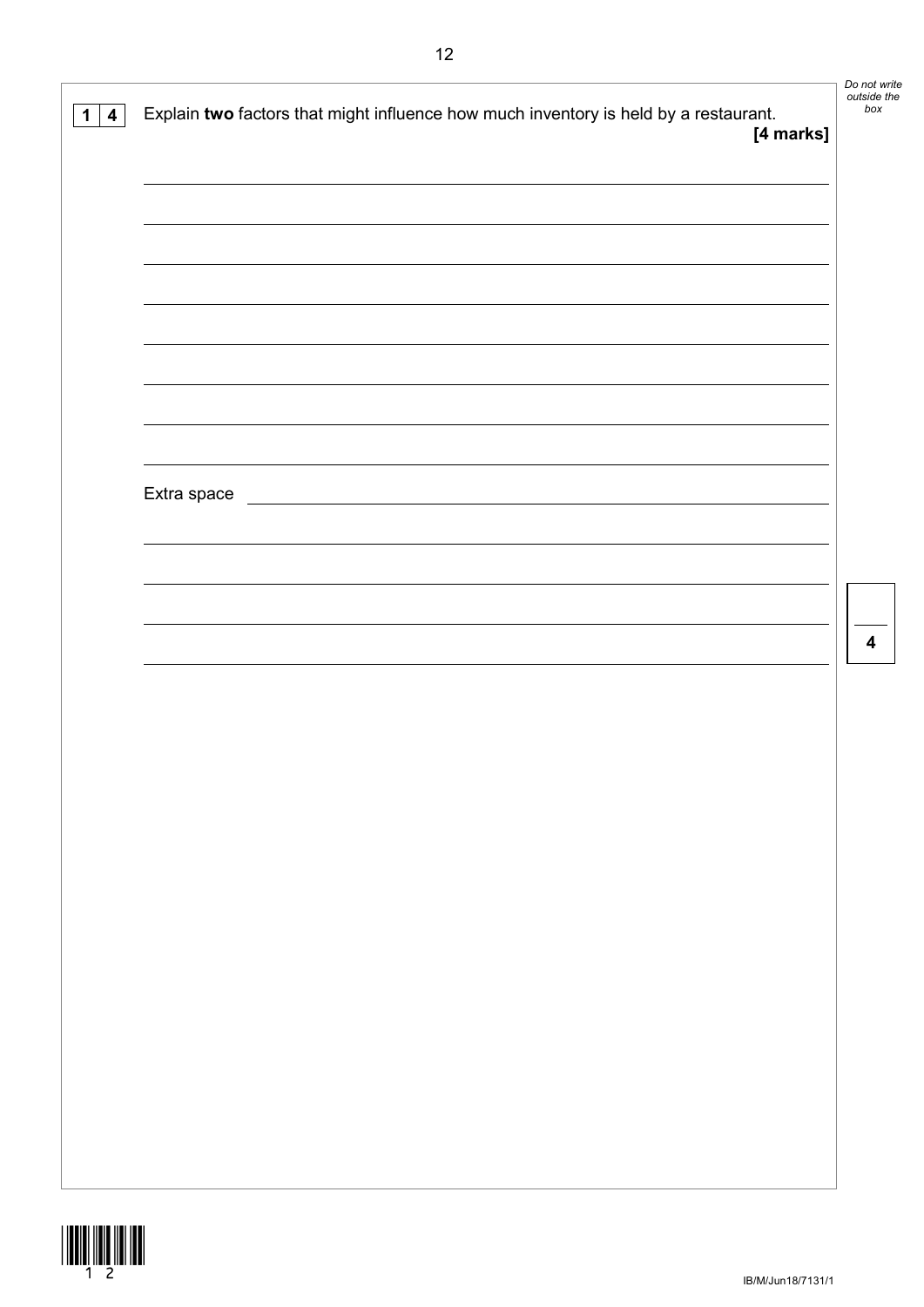| school and wants to start selling the app. Analyse why venture capital may be a better<br>source of finance for Mae than a bank loan.<br>[6 marks] |   |
|----------------------------------------------------------------------------------------------------------------------------------------------------|---|
|                                                                                                                                                    |   |
|                                                                                                                                                    |   |
|                                                                                                                                                    |   |
|                                                                                                                                                    |   |
|                                                                                                                                                    |   |
|                                                                                                                                                    |   |
|                                                                                                                                                    |   |
|                                                                                                                                                    |   |
|                                                                                                                                                    |   |
|                                                                                                                                                    |   |
|                                                                                                                                                    |   |
| Extra space                                                                                                                                        |   |
|                                                                                                                                                    |   |
|                                                                                                                                                    |   |
|                                                                                                                                                    |   |
|                                                                                                                                                    |   |
|                                                                                                                                                    |   |
|                                                                                                                                                    |   |
|                                                                                                                                                    |   |
|                                                                                                                                                    |   |
|                                                                                                                                                    |   |
|                                                                                                                                                    | 6 |

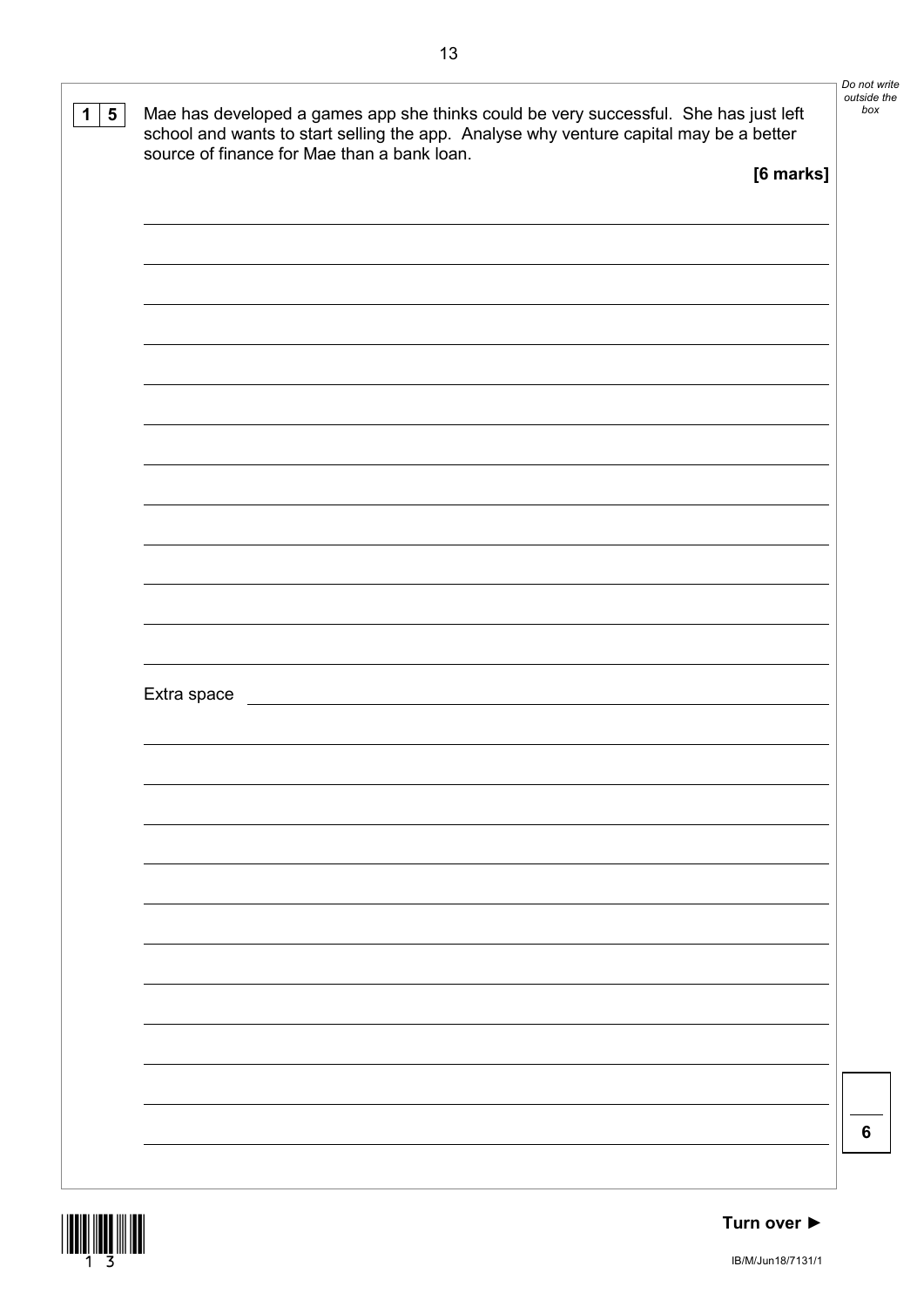| <b>Section C</b>                                                                                                                                                                                                                                                                                                                                                                                                                                                                                                                                                                                       |
|--------------------------------------------------------------------------------------------------------------------------------------------------------------------------------------------------------------------------------------------------------------------------------------------------------------------------------------------------------------------------------------------------------------------------------------------------------------------------------------------------------------------------------------------------------------------------------------------------------|
| Answer all questions in this section.                                                                                                                                                                                                                                                                                                                                                                                                                                                                                                                                                                  |
|                                                                                                                                                                                                                                                                                                                                                                                                                                                                                                                                                                                                        |
| Zoo                                                                                                                                                                                                                                                                                                                                                                                                                                                                                                                                                                                                    |
| Sue is managing director and the sole owner of Zoo Ltd, a luxury fashion handbag<br>business. Sue has helped the company to grow over the last forty years, taking<br>responsibility for the key decisions for the business as a whole. She does, however, think<br>carefully about the design of her employees' jobs. She delegates many tasks to her team<br>in areas such as marketing and operations and is good at praising her employees for their<br>achievements. Zoo sells through independent fashion retailers in the UK. The average<br>price of its handbags to all UK retailers is £250. |
| Last year Sue's son Mike joined the business. Sue wants him to take over the company<br>in the future. Mike had just finished his business degree at university and is eager to<br>prove himself. Mike wants to increase the annual profits of the business by at least 60%<br>in the next few years and make returns on all future investments of at least 25%. Until<br>now, sales of the business have typically grown by 2% a year.                                                                                                                                                                |
| Mike has been negotiating on his own to win a contract with a very large fashion retailer,<br>Nexia, to sell Zoo handbags. Nexia has stores in the UK and throughout Europe. Nexia<br>has told Mike that it refuses to discuss the contract further unless Zoo has the ability to<br>produce on a much larger scale.                                                                                                                                                                                                                                                                                   |
| For Zoo this means it would need to invest $£1$ 500 000 in new production capacity. This<br>would increase fixed costs by £160 000 a year but would not affect its variable costs per<br>unit.                                                                                                                                                                                                                                                                                                                                                                                                         |
| Mike has told Sue that there is an 80% chance that the contract will go ahead if Zoo<br>invests in more capacity. The decision whether to invest in more capacity remains with<br>Sue.                                                                                                                                                                                                                                                                                                                                                                                                                 |
| The bags for Nexia will be produced in addition to its current output. If Nexia is happy<br>with sales in the first few years, bigger contracts may follow.                                                                                                                                                                                                                                                                                                                                                                                                                                            |
| Appendix A: The terms of the potential contract<br>Nexia will pay Zoo £200 per handbag<br>$\bullet$<br>Nexia would buy 10 000 handbags a year<br>$\bullet$                                                                                                                                                                                                                                                                                                                                                                                                                                             |
| Appendix B: Other Zoo production and finance data<br>Current output of Zoo: 12 000 bags a year<br>$\bullet$                                                                                                                                                                                                                                                                                                                                                                                                                                                                                            |
| Variable costs of producing a Zoo bag: £130<br>$\bullet$<br>Current annual fixed costs: £660 000<br>$\bullet$                                                                                                                                                                                                                                                                                                                                                                                                                                                                                          |
| Appendix C: Zoo human resource performance data 2017-2018<br>Labour retention rate (% of staff staying with the business more than<br>5 years): 85%. Industry average: 64%.                                                                                                                                                                                                                                                                                                                                                                                                                            |
| Labour productivity index 120. Industry average 100.                                                                                                                                                                                                                                                                                                                                                                                                                                                                                                                                                   |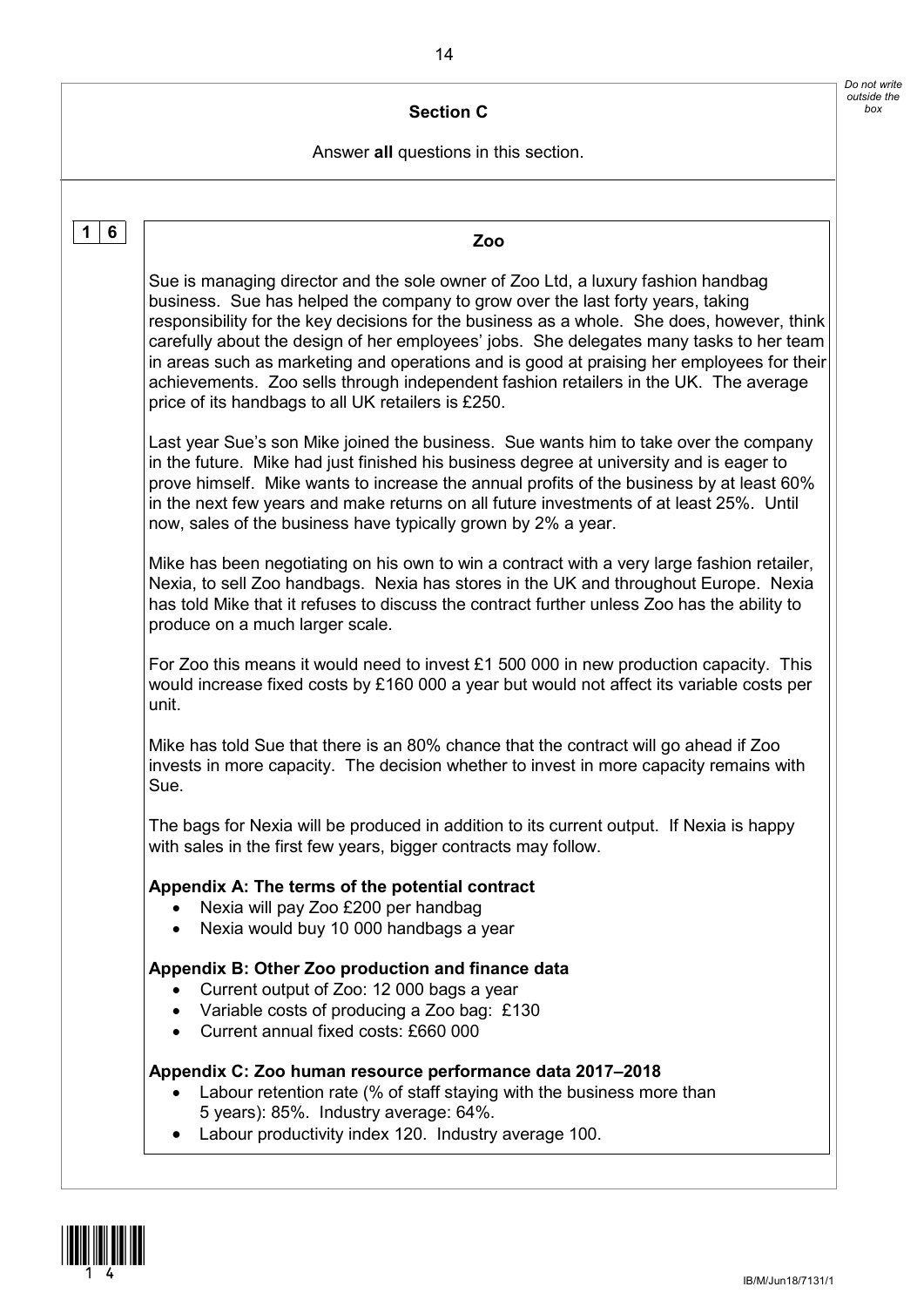| 6<br>$\mathbf 1$ | Analyse how Sue's approach to job design might have affected Zoo's human resource<br>performance as shown in Appendix C. Your answer should refer to two aspects of<br>job design in Hackman and Oldham's model. | outside the<br>box |
|------------------|------------------------------------------------------------------------------------------------------------------------------------------------------------------------------------------------------------------|--------------------|
|                  | [9 marks]                                                                                                                                                                                                        |                    |
|                  |                                                                                                                                                                                                                  |                    |
|                  |                                                                                                                                                                                                                  |                    |
|                  |                                                                                                                                                                                                                  |                    |
|                  |                                                                                                                                                                                                                  |                    |
|                  |                                                                                                                                                                                                                  |                    |
|                  |                                                                                                                                                                                                                  |                    |
|                  |                                                                                                                                                                                                                  |                    |
|                  |                                                                                                                                                                                                                  |                    |
|                  |                                                                                                                                                                                                                  |                    |
|                  |                                                                                                                                                                                                                  |                    |
|                  |                                                                                                                                                                                                                  |                    |
|                  |                                                                                                                                                                                                                  |                    |
|                  |                                                                                                                                                                                                                  |                    |
|                  |                                                                                                                                                                                                                  |                    |
|                  |                                                                                                                                                                                                                  |                    |
|                  |                                                                                                                                                                                                                  |                    |
|                  |                                                                                                                                                                                                                  |                    |
|                  |                                                                                                                                                                                                                  |                    |
|                  |                                                                                                                                                                                                                  |                    |
|                  |                                                                                                                                                                                                                  |                    |
|                  |                                                                                                                                                                                                                  |                    |
|                  |                                                                                                                                                                                                                  |                    |
|                  |                                                                                                                                                                                                                  |                    |
|                  | Extra space                                                                                                                                                                                                      |                    |
|                  |                                                                                                                                                                                                                  |                    |
|                  |                                                                                                                                                                                                                  |                    |
|                  |                                                                                                                                                                                                                  |                    |
|                  |                                                                                                                                                                                                                  |                    |
|                  |                                                                                                                                                                                                                  |                    |
|                  |                                                                                                                                                                                                                  |                    |
|                  |                                                                                                                                                                                                                  | 9                  |

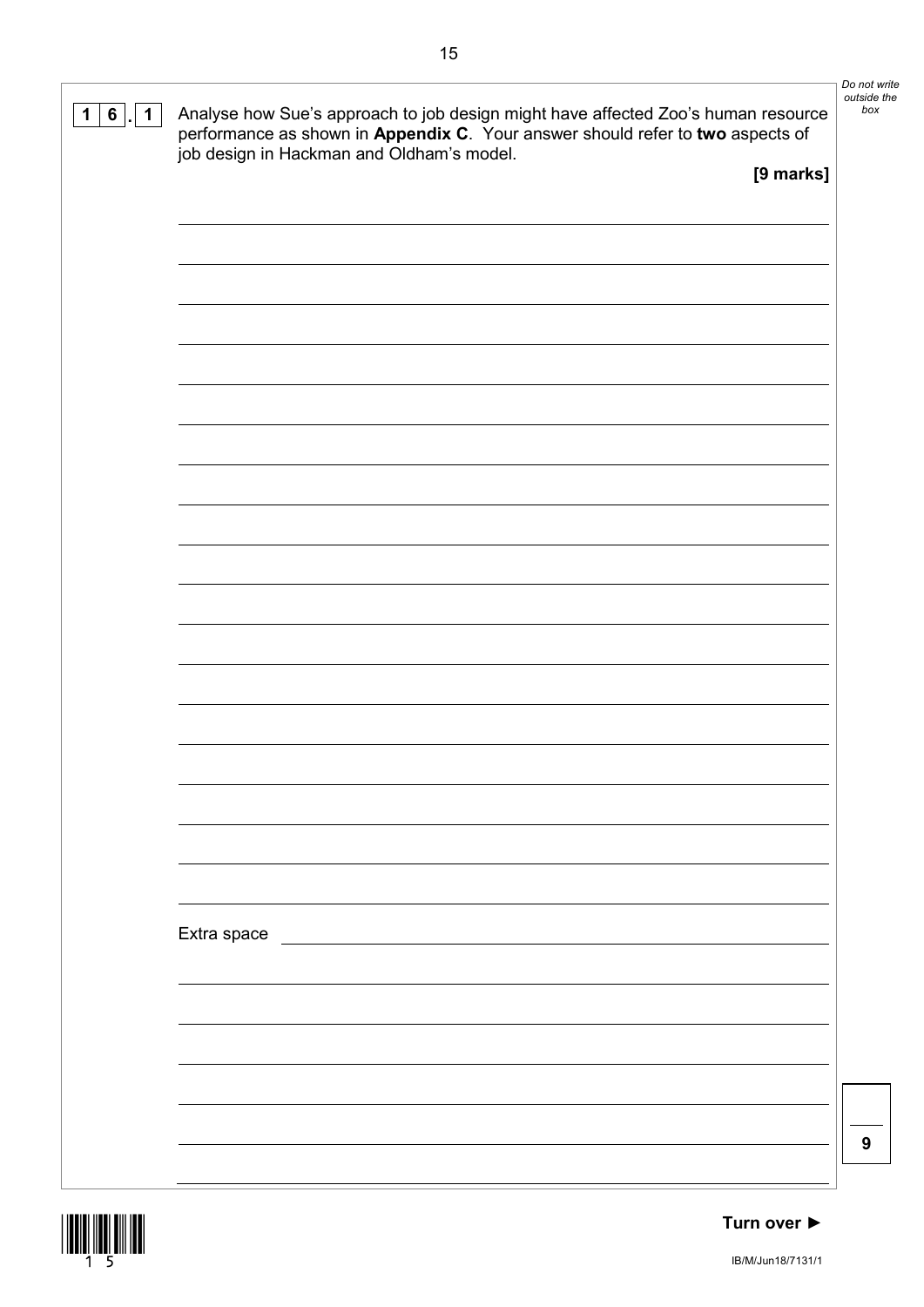*Do not write outside the*  **1** | 6 | | 2 | Do you think Sue should go ahead with the investment in the new production  $\frac{b}{2}$ capacity? Justify your answer using quantitative and qualitative information. **[16 marks]**

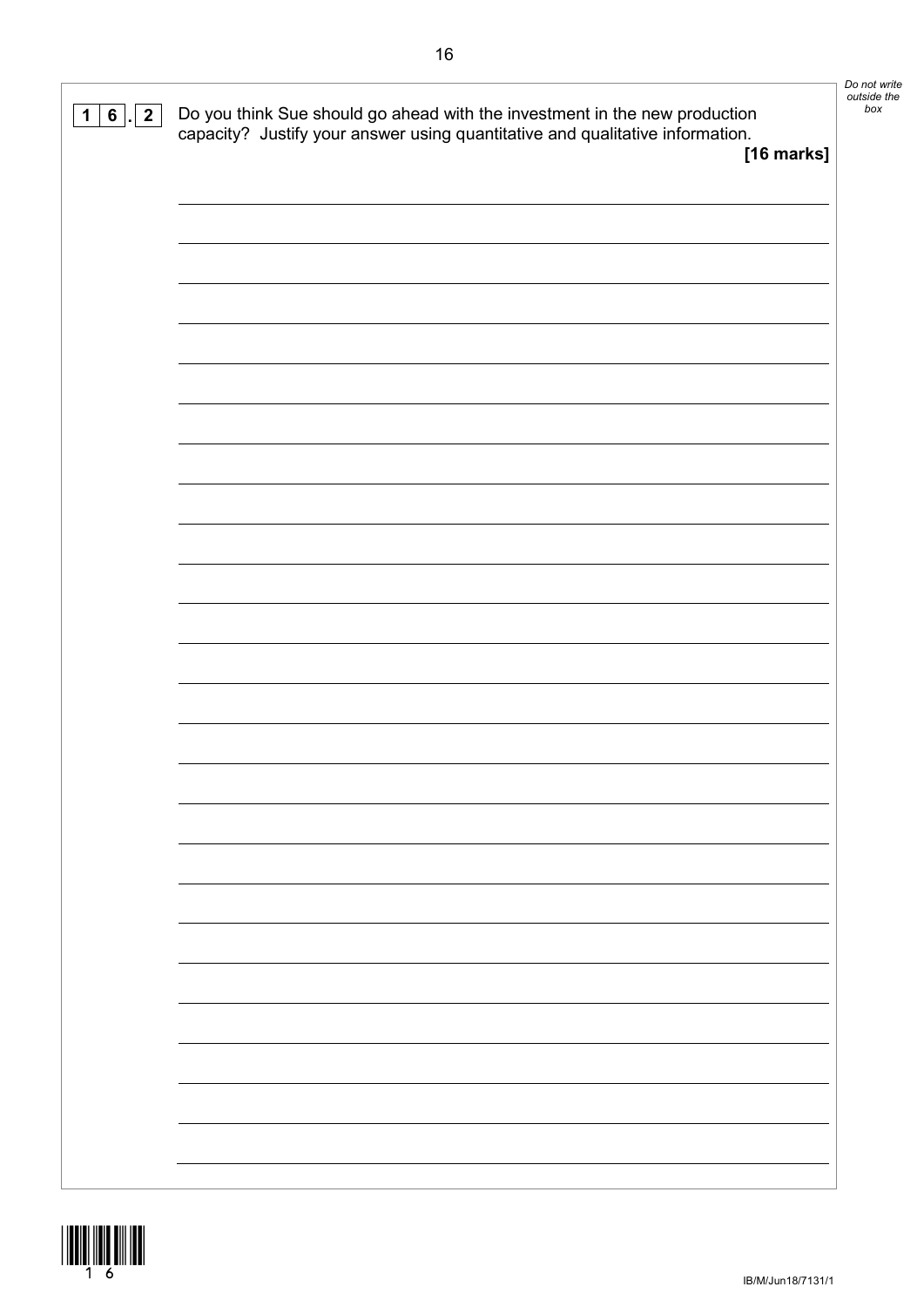*Do not write outside the box*

| Extra space |  |  |
|-------------|--|--|
|             |  |  |
|             |  |  |
|             |  |  |
|             |  |  |
|             |  |  |
|             |  |  |
|             |  |  |
|             |  |  |
|             |  |  |
|             |  |  |
|             |  |  |
|             |  |  |
|             |  |  |
|             |  |  |
|             |  |  |
|             |  |  |
|             |  |  |
|             |  |  |
|             |  |  |
|             |  |  |
|             |  |  |
|             |  |  |
|             |  |  |
|             |  |  |
|             |  |  |
|             |  |  |
|             |  |  |
|             |  |  |
|             |  |  |
|             |  |  |
|             |  |  |
|             |  |  |
|             |  |  |
|             |  |  |
|             |  |  |
|             |  |  |
|             |  |  |



**Turn over ►**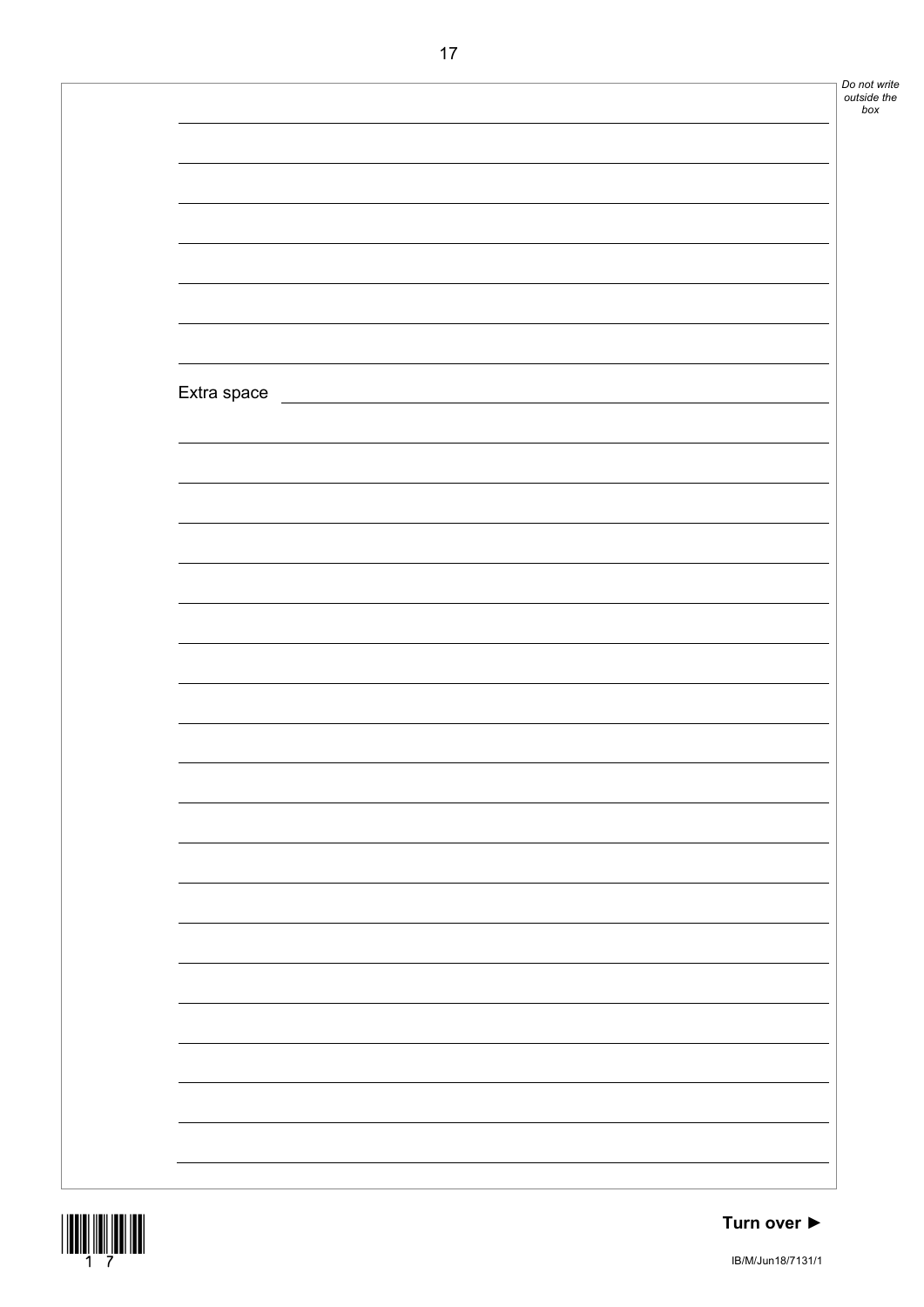

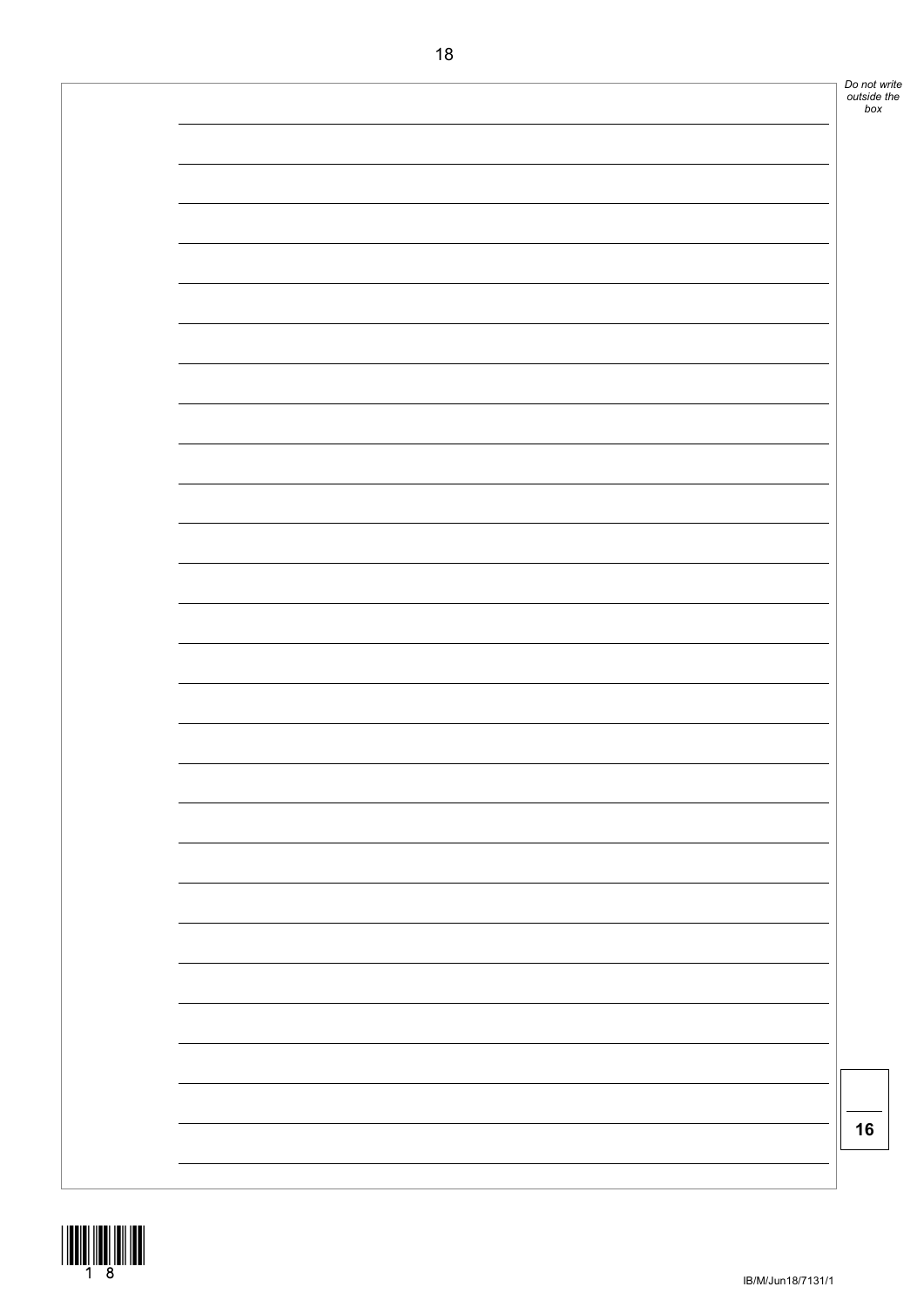# *box* **<sup>1</sup> <sup>7</sup> Sports Success**

Sports Success plc is a well-known sports goods retailer operating in the UK and abroad. It employs over 20 000 people. In 2016, Sports Success was heavily criticised in the media for its treatment of staff in terms of their working conditions and pay. These announcements worried some shareholders because of the amount of negative publicity the company was receiving.

Sports Success responded to the media coverage by producing a report in January 2017 on its treatment of staff. This was seen as a positive move by the company. Although the company still does not negotiate with any trade union, it now:

- has one employee representative on the Board of Directors who is chosen by Board members. There are 11 other Directors, most of whom are senior managers
- has set up a feedback system called 'Be heard' for all staff, where they can email any issues of concern and make suggestions for improvements for staff. Senior managers have promised to read all the emails and said they will take action where they feel it is needed. Improvements that have occurred so far include free wi-fi and some improvements to the food in the canteens.

Over 20% of Sport Success' sales are online; the rest are through its stores. The company has recently invested over £200m developing its major stores. These new stores have better designs and more space for well-known brands such as Nike and Adidas. They are situated in prime retail shopping areas or out of town destinations.



Share price of Sports Success plc (in pence)



**Turn over ►**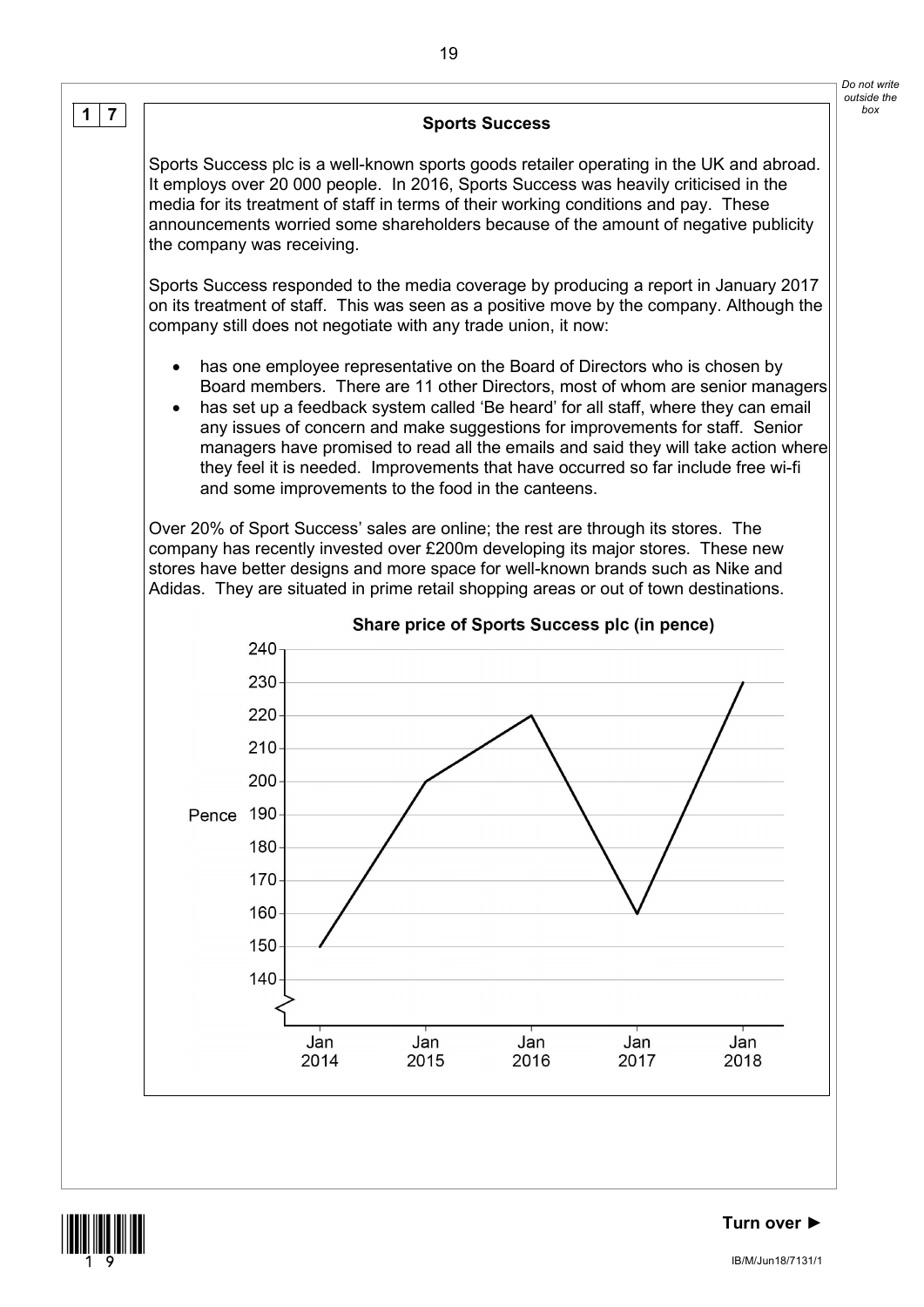| $\overline{7}$<br>1<br>1 | Sports Success sells through its own retail outlets and online. Analyse how two elements of its marketing mix may differ between its retail outlets and its online store.<br>[9 marks] | Do not write<br>outside the<br>box |
|--------------------------|----------------------------------------------------------------------------------------------------------------------------------------------------------------------------------------|------------------------------------|
|                          |                                                                                                                                                                                        |                                    |
|                          |                                                                                                                                                                                        |                                    |
|                          |                                                                                                                                                                                        |                                    |
|                          |                                                                                                                                                                                        |                                    |
|                          |                                                                                                                                                                                        |                                    |
|                          |                                                                                                                                                                                        |                                    |
|                          |                                                                                                                                                                                        |                                    |
|                          | Extra space                                                                                                                                                                            |                                    |
|                          |                                                                                                                                                                                        |                                    |
|                          |                                                                                                                                                                                        | 9                                  |

\*20\*

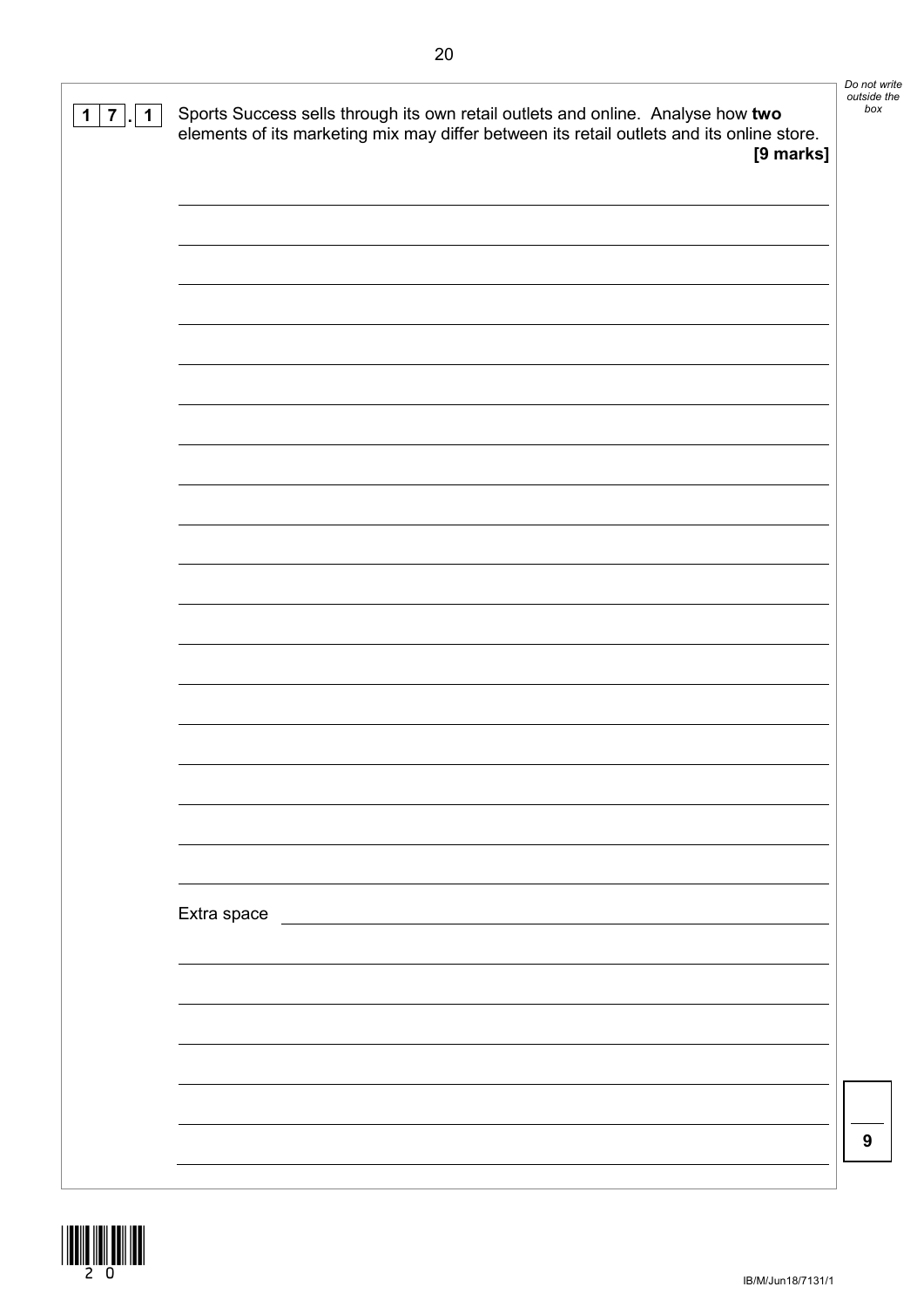|                                            |                                                                                                                                                                                                 | Do not write<br>outside the |
|--------------------------------------------|-------------------------------------------------------------------------------------------------------------------------------------------------------------------------------------------------|-----------------------------|
| $\mathbf{2}$<br>$7 \vert$ .<br>$\mathbf 1$ | The managers of Sports Success have introduced more employee representation in<br>the business since 2017. To what extent do you think this is likely to benefit the<br>company's stakeholders? | box                         |
|                                            | [16 marks]                                                                                                                                                                                      |                             |
|                                            |                                                                                                                                                                                                 |                             |
|                                            |                                                                                                                                                                                                 |                             |
|                                            |                                                                                                                                                                                                 |                             |
|                                            |                                                                                                                                                                                                 |                             |
|                                            |                                                                                                                                                                                                 |                             |
|                                            |                                                                                                                                                                                                 |                             |
|                                            |                                                                                                                                                                                                 |                             |
|                                            |                                                                                                                                                                                                 |                             |
|                                            |                                                                                                                                                                                                 |                             |
|                                            |                                                                                                                                                                                                 |                             |
|                                            |                                                                                                                                                                                                 |                             |
|                                            |                                                                                                                                                                                                 |                             |
|                                            |                                                                                                                                                                                                 |                             |
|                                            |                                                                                                                                                                                                 |                             |
|                                            |                                                                                                                                                                                                 |                             |
|                                            |                                                                                                                                                                                                 |                             |
|                                            |                                                                                                                                                                                                 |                             |
|                                            |                                                                                                                                                                                                 |                             |
|                                            |                                                                                                                                                                                                 |                             |
|                                            |                                                                                                                                                                                                 |                             |
|                                            |                                                                                                                                                                                                 |                             |
|                                            |                                                                                                                                                                                                 |                             |
|                                            |                                                                                                                                                                                                 |                             |
|                                            |                                                                                                                                                                                                 |                             |
|                                            |                                                                                                                                                                                                 |                             |
|                                            |                                                                                                                                                                                                 |                             |

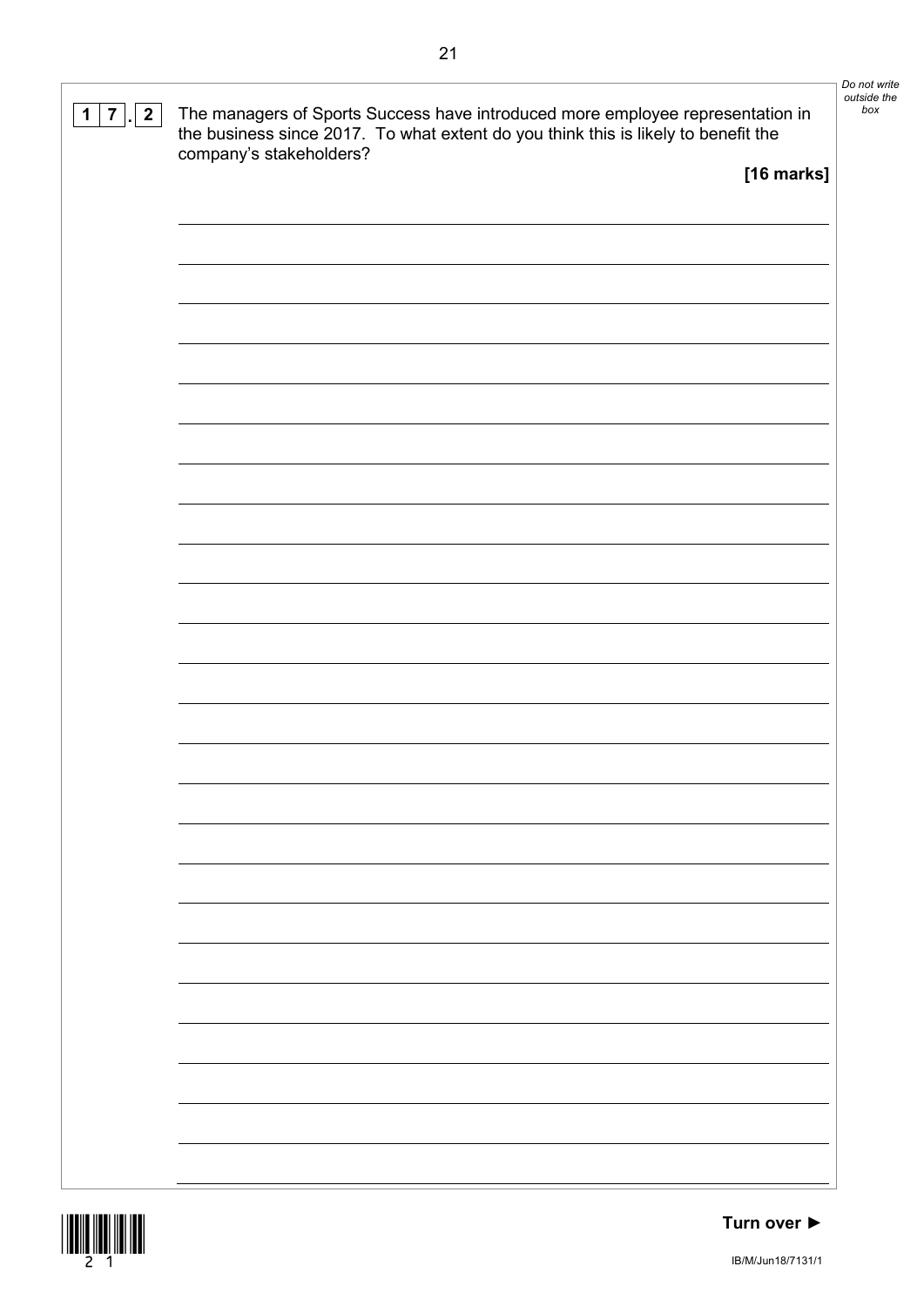*Do not write outside the box*

| Extra space |  |  |
|-------------|--|--|
|             |  |  |
|             |  |  |
|             |  |  |
|             |  |  |
|             |  |  |
|             |  |  |
|             |  |  |
|             |  |  |
|             |  |  |
|             |  |  |
|             |  |  |
|             |  |  |
|             |  |  |
|             |  |  |
|             |  |  |
|             |  |  |
|             |  |  |
|             |  |  |
|             |  |  |
|             |  |  |
|             |  |  |
|             |  |  |
|             |  |  |
|             |  |  |
|             |  |  |
|             |  |  |

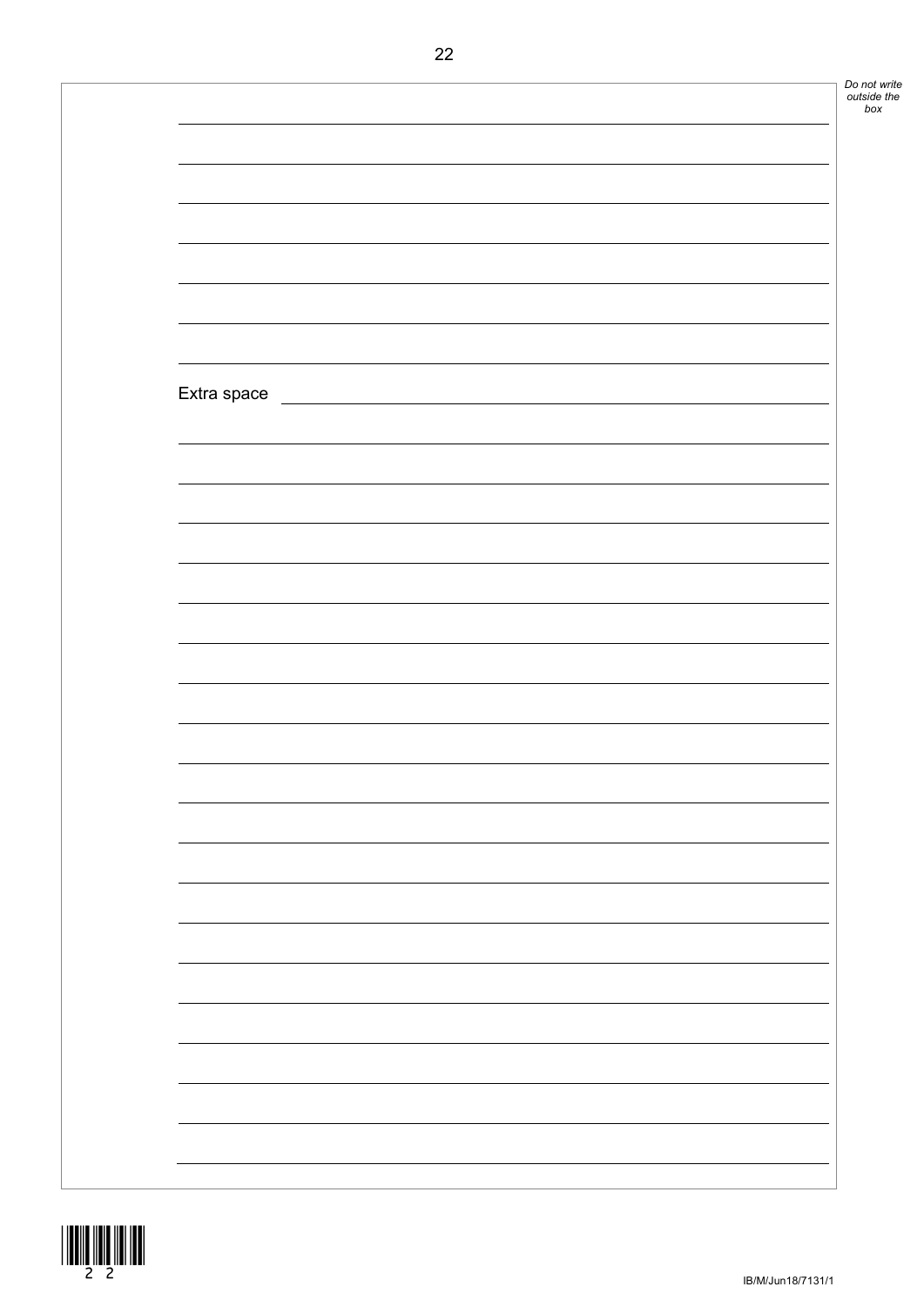